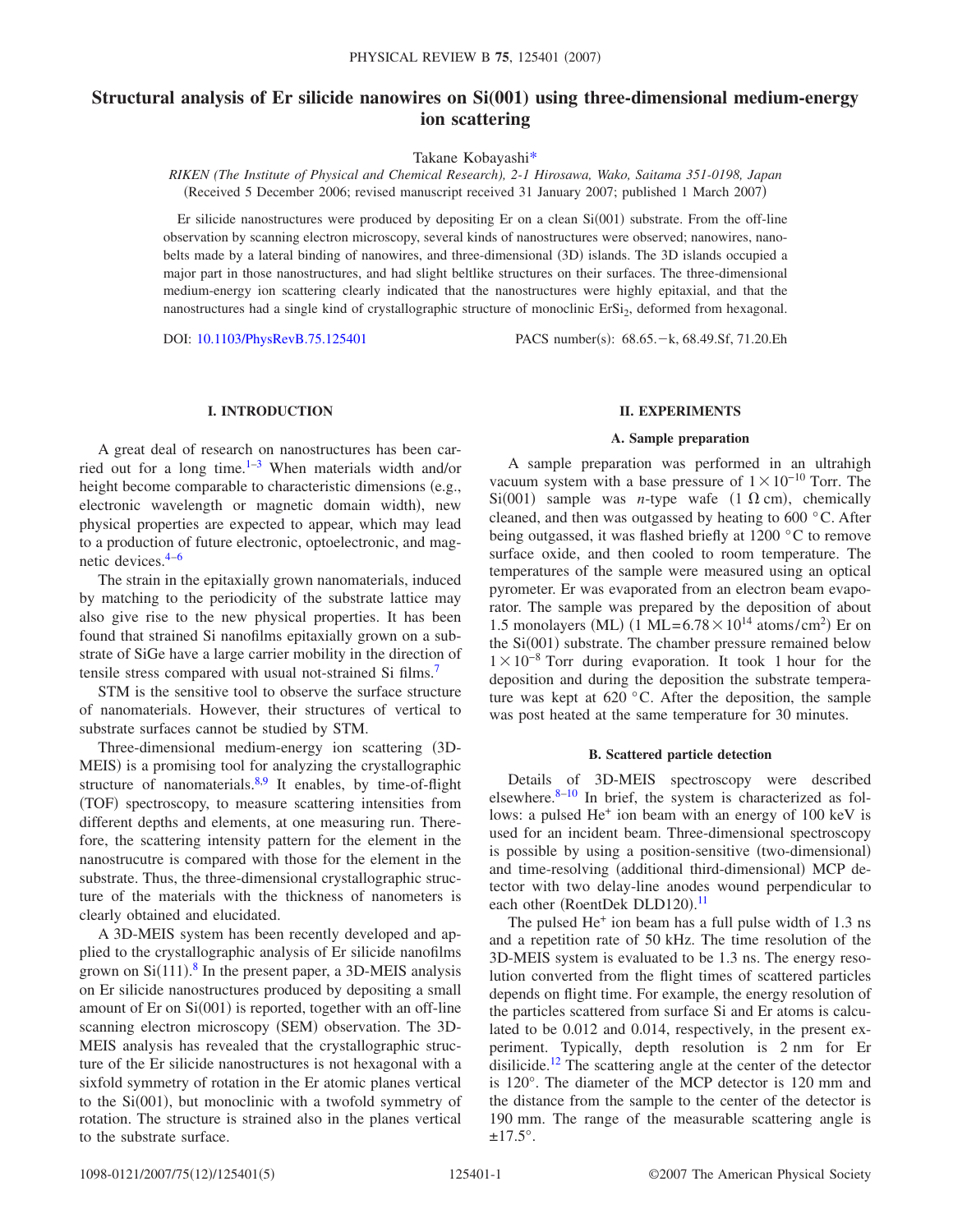<span id="page-1-0"></span>

FIG. 1. (Color online) TOF spectra of He particles scattered from the Er silicide and the  $Si(001)$  substrate. The spectra *A* and *B* were obtained at the different scattering angles. The spectra in the flight time ranges of 681–689 ns and 700–760 ns correspond to Er and Si atoms, respectively.

#### **III. EXPERIMENTAL RESULTS**

# **A. Time-of-fight spectra and three-dimensional mediumenergy scattering images**

Figure [1](#page-1-0) shows the TOF spectra of He particles scattered to different angles. Since the scattering angle for spectrum *A* is smaller than that for *B*, the rising time of spectrum *A* is smaller than that for *B*. The intensities in the flight time ranges of 681–689 ns and 700–760 ns of spectra *A* and *B* are due to He particles scattered by Er and Si atoms, respectively. From the width of the spectral peak of Er, the average thickness of the Er silicide is calculated to be  $4.6 \text{ nm}$ .<sup>12</sup>

Figures  $2(a)$  $2(a)$  and  $2(b)$  show, respectively, the scattering patterns due to Si and Er atoms obtained from the analyses of TOF spectra at all scattering angles covered by the MCP, where Si atoms located at the depth of 14–60 nm and all of Er atoms have been taken into account, respectively. The horizontal and the vertical axes indicate the scattered angle with respect to the normal to  $Si(001)$ ,  $\theta_2$ , and the deflection angle with respect to  $Si\{110\}$ ,  $\phi$ , respectively. The scattered angle  $\theta_2$  is related to the scattering angle  $\theta$  by the equation  $\theta=180^{\circ}-(\theta_1+\theta_2)$ , where  $\theta_1$  is the incident angle of the pulsed ion beam with respect to the surface normal. The color bar drawn at the upper side of each image indicates the intensity of scattered He particles at each pixel. White corresponds to high intensity and blue to low.

In Fig.  $2(a)$  $2(a)$ , clear dark stripes of low yield regions of the intensities scattered from Si atoms are observed, and dark ones for Er atoms are also observed in Fig.  $2(b)$  $2(b)$ , although less clear. These dark stripes represent the blocking cone aggregations by Si and Er atom planes, respectively. The stripes for Er atom represent that Er silicides are produced with crystallographic regularity. At the deflection angle of  $\phi$ =0° with respect to Si{110}, we can see the dark stripes due to both Si and Er, as shown in Figs.  $2(a)$  $2(a)$  and  $2(b)$ . They are blocking cone aggregations by  $Si{110}$  and by Er atom

<span id="page-1-1"></span>

FIG. 2. (Color online) Intensity distribution of He particles scattered around  $Si\{1\bar{1}0\}$  plane. (a) Scattering by Si atoms at the depth of 16–60 nm in the substrate. (b) Scattering by Er atoms. The horizontal and vertical axes in both figures, represent the scattered angle with respect to the normal to Si $(001)$ ,  $\theta_2$ , and the deflection angle with respect to  $Si\{1\bar{1}0\}$ ,  $\phi$ , respectively.

planes parallel to Si $\{110\}$  planes, respectively. We can also see the dark spots on these stripes. They are, respectively, blocking cones due to Si atomic axes on Si $\{110\}$ , and Er atomic axes on the Er atom planes concerned. In Fig.  $2(a)$  $2(a)$ , main blocking cones due to Si axes on the  $Si\{110\}$  are observed at the scattered angles  $\theta_2$ =19.5, 25.2, 35.3, and 54.8°. They can be indexed to Si axes of  $\langle 114 \rangle$ ,  $\langle 113 \rangle$ ,  $\langle 112 \rangle$ , and  $\langle 111 \rangle$ , respectively. In Fig. [2](#page-1-1)(b), one clear blocking cone due to Er atom axes on the Er atom planes parallel to  $Si\{1\bar{1}0\}$  is observed at  $\theta_2$ =30.8±0.1°.

Blocking cones were searched also around  $Si\{\overline{1}00\}$  which is at an angle of 45° with respect to the Si $\{110\}$ . In Fig. [3,](#page-2-0)  $\phi$ is the deflection angle with respect to  $Si\{\overline{100}\}$ . Figure [3](#page-2-0)(a) shows the blocking pattern due to Si atoms, in the range of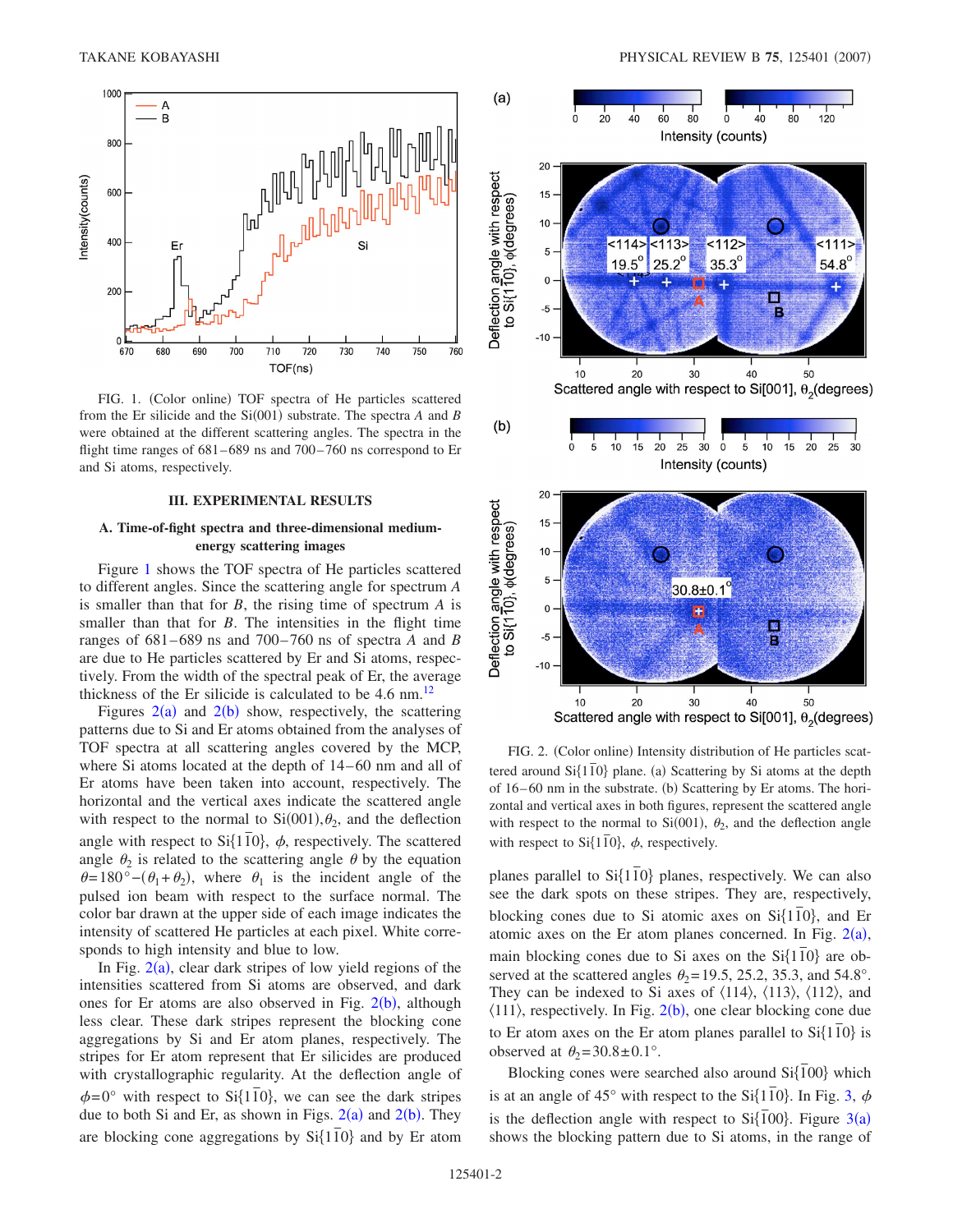<span id="page-2-0"></span>

<span id="page-2-1"></span>

FIG. 4. SEM image of the morphological structure of Er silicide analyzed by 3D-MEIS. Nanowires, nanobelts and 3D islands are visible.

its wall. Such dark spots were ignored for the structural analysis.

#### **B. Scanning electron microscopy observation**

After the analysis by 3D-MEIS, the morphology of the sample was observed by off-line SEM. The SEM image is shown in Fig. [4.](#page-2-1) Several structures of nanowires (marked by *A*), nanobelts of bundles of such nanowires (marked by *B*), and 3D islands (marked by  $C$ ,  $D$ ,  $E$ ) are seen to be dispersed at various places.

The growth directions of these nanowires are parallel to  $Si(1\overline{1}0)$  or  $Si(1\overline{1}0)$  directions, which are the same as those in the STM observation by Chen *et al.*[2](#page-4-11)[,8](#page-4-6) Therefore it is considered that the Er silicide  $(ErSi<sub>2</sub>)$  nanowires obtained in the present experiment are epitaxial ones similar to those produced in the experiment by Chen *et al.*, although the widths of the present nanowires are larger than those produced by them. Nanobelts are formed by the contact of nanowires after growing of the widths of them. We can see nanobelt structures made from a few nanowires, as shown by mark *A*. Regarding the planar structure marked by *B*, the planar combination is much progressed and the borders between nanowires are only slightly observed.

 $\theta_2$  from 10° to 60°. Besides the blocking cone aggregation by  $\frac{1}{2}$  *n* cm to to be the states are electring cone aggregation by Si $\{\overline{1}00\}$ , clear blocking cones due to Si axes on the Si $\{\overline{1}00\}$ plane are observed at  $\theta_2=18.4^\circ$ , 26.6°, and 45.0°. They can be indexed, respectively, to the Si axes of  $\langle 013 \rangle$ ,  $\langle 012 \rangle$ , and  $\langle 011 \rangle$ . Figure [3](#page-2-0)(b) shows the blocking pattern due to He particles scattered from Er atoms observed around  $Si\{\overline{1}00\}$ . The aggregation of blocking cones (slightly dark stripe at the deflection angle  $\phi = 0^{\circ}$  due to Er atomic planes parallel to  $Si\{\overline{1}00\}$  is observed. Therefore, it is revealed that there are also Er atomic planes parallel to Si{ $\overline{100}$ }. Further, blocking cones by Er atom axes on the Er atomic planes concerned are observed at  $\theta_2 = 22.7 \pm 0.1$ , 39.9 $\pm$ 0.1, and 51.6 $\pm$ 0.1°.

FIG. 3. (Color online) Intensity distribution of He particles scattered around Si{ $\overline{100}$ } plane. (a) Scattering by Si atoms at the depth of 16–60 nm in the substrate. (b) Scattering by Er atoms. The hori-

zontal and the vertical axes are the same as in Fig. [2.](#page-1-1)

Low yield areas indicated by solid circles in Figs.  $2(a)$  $2(a)$ and  $2(b)$  $2(b)$  are observed, and are also at the same positions in Figs.  $3(a)$  $3(a)$  and  $3(b)$ . These are not due to the real blocking cones, but are produced because scattered particles pass through the channels of the front MCP without collisions to thicker than those of nanowires and nanobelts, we can presume that Er signals in TOF spectra will come out mainly from those islands. Beltlike structures are very faintly visible on the islands, and it can be assumed that these islands are formed by the 3D pile up of nanobelts. According to the STM observation of islands by other authors, similar pile up was also seen at the process of island formation.<sup>13</sup> Therefore, it can be expected that their crystallographic structures may keep the same ones as those of nanobelts, or nanowires.

It can be seen that the 3D islands occupy a large part in the SEM image. When we consider that these 3D islands are

# **IV. STRUCTURE MODEL OF Er SILICIDE NANOSTRUCTURES**

The crystallographic structure model of the Er silicide nanostructures is presented here, as shown in Figs.  $5(a)$  $5(a)$  and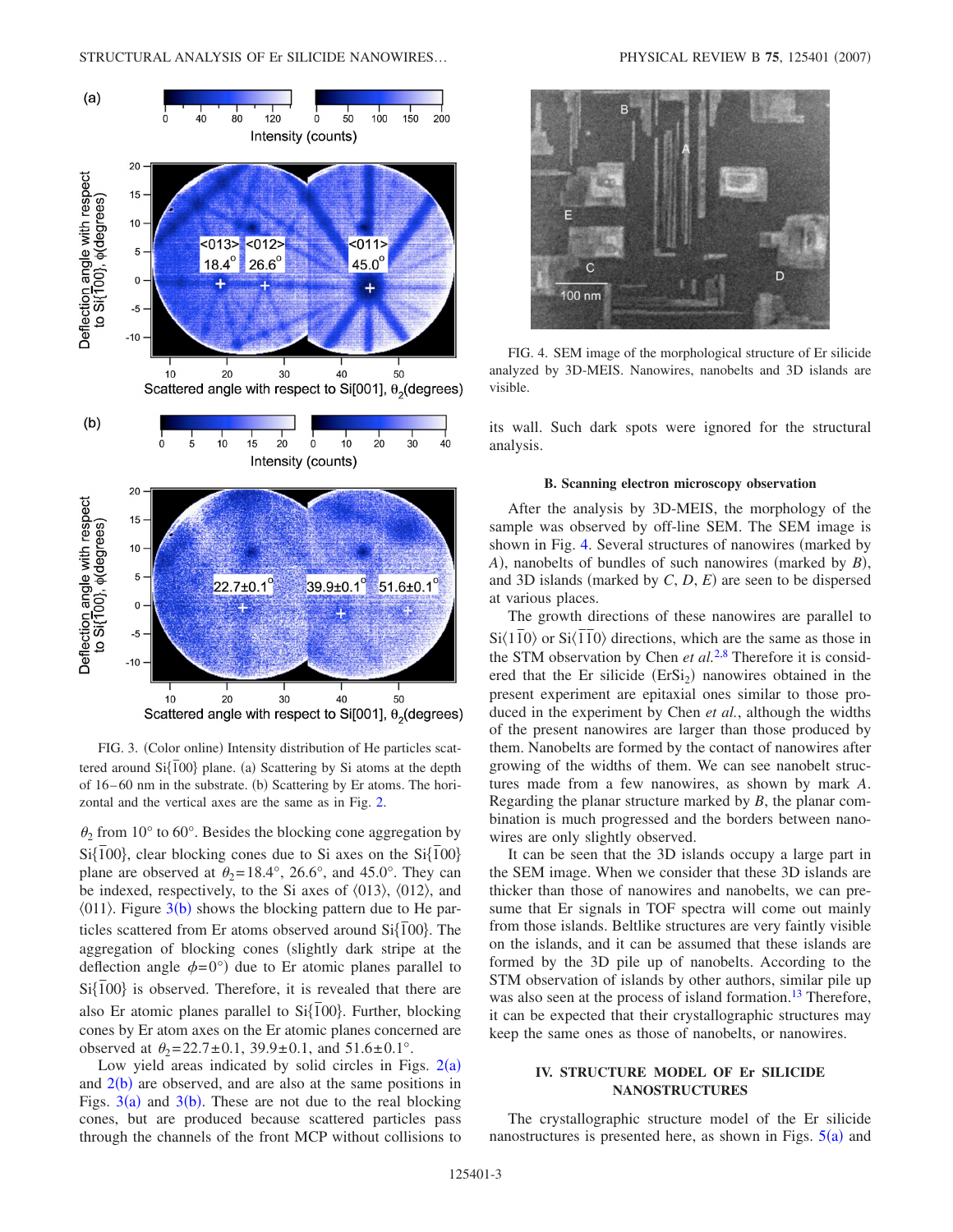<span id="page-3-0"></span>

FIG. 5. (Color online) Schematic of the crystallographic structure model of  $Ersi<sub>2</sub>$  nanostructures. Er atomic planes parallel to  $Si\{1\bar{1}0\}$  are shown by the two kinds of blue colored areas in (a) and (b). Er atomic planes parallel to  $Si\{\overline{100}\}$  are shown by one kind of yellow colored area.

 $5(b)$  $5(b)$ . The 3D islands are considered to be formed by the 3D pile up of nanowires and/or nanobelts. Therefore, their structure would be similar to that of the nanowire. According to the STM observation by Chen *et al.*, [2](#page-4-11) the structure model is that the  $a_1$  and  $c$  axes of the hexagonal ErSi<sub>2</sub> unit cell are parallel to  $Si(001)$  and that  $a_1$  axis is parallel to the growth direction of  $Si(1\overline{1}0)$  or  $Si(\overline{1}\overline{1}0)$ , but *c* axis is perpendicular to the direction. In the present model also, the epitaxial growth conditions for  $a_1$  and  $c$  axes are adopted, but the hexagonal model that  $a_1 = a_2$  is not, in order to make the present model consistent with the experiment.

The Er atomic planes giving rise to the blocking aggregathe at all the planes giving the to the crowning aggregation at  $\varphi$ =0 in Fig. [2](#page-1-1)(b), i.e., those planes parallel to Si $\{1\bar{1}0\}$ , are shown by the blue-colored planes in Figs.  $5(a)$  $5(a)$  and  $5(b)$ . The other Er atomic planes giving rise to the blocking aggregation at  $\varphi = 0$  in Fig. [3](#page-2-0)(b), i.e., those planes parallel to  $Si\{\overline{1}00\}$ , are shown by the yellow-colored planes in Figs.  $5(a)$  $5(a)$ and  $5(b)$  $5(b)$ . The angle between these two Er atomic planes is equal to the angle between  $Si\{1\bar{1}0\}$  and  $Si\{\bar{1}00\}$ , and is 45°. This angle means that  $a_1 = c$ , which is incorporated in the present model, as shown in Figs.  $5(a)$  $5(a)$  and  $5(b)$ .

The Er atomic axes on the Er atomic planes parallel to Si{1<sup>1</sup><sub>0</sub>, inducing the blocking cones obtained in Fig. [2](#page-1-1)(b) are depicted in Figs.  $6(a)$  $6(a)$  and  $6(b)$ . The fact that the two different axes induce the blocking cones at the same angle of  $\theta_2$ =30.8±0.1° gives rise to the condition  $a_1 = c$ , which also supports the present model. Further, from the value  $tan(30.8 \pm 0.1^{\circ})$ , the equation  $a_2 = (0.976 \pm 0.003)a_1$  is de-

<span id="page-3-1"></span>

FIG. 6. (Color online) Schematic of Er atomic arrangement suspected to give the blocking cones as observed in Figs.  $2$  and  $3$ . (a), (b) Planes parallel to Si $\{1\overline{10}\}$ . (c) Plane parallel to Si $\{1\overline{100}\}$ .

duced. The Er atomic axes on the Er atomic planes parallel to  $Si\{\overline{1}00\}$ , inducing the blocking cones obtained in Fig. [3](#page-2-0)(b) are shown by the yellow-colored planes in Figs.  $6(c)$  $6(c)$ . From the angles of the blocking cones at  $22.7 \pm 0.1^{\circ}$ ,  $39.9 \pm 0.1^{\circ}$ , and  $51.6 \pm 0.1^{\circ}$ , it is also deduced the equation  $a_2$  $=(0.981 \pm 0.003)a_1$ , when the condition  $a_1 = c$  is assumed. Therefore, it is concluded that  $a_2=0.979a_1$  is deduced on an average.

Values of  $\theta_2$  shown in Figs.  $6(a)$  $6(a)$ – $6(c)$  are listed in Table [I](#page-3-2) together with those given by the epitaxially grown hexagonal ErSi<sub>2</sub> model. The observed angles and those deduced from the hexagonal model are clearly different. The crystallographic structure is surely monoclinic rather than hexagonal. The lengths of the  $a_1$  and  $c$  axes are considered to be equal to the atomic distance on ideal  $Si(001)$  surface  $(a)$ , *a*  $=0.384$  nm. The length of the  $a_2$  axis is calculated to be 0.376 nm. The angle  $\gamma$  between  $a_1$ - and  $a_2$ -axes is calculated to be 120.7°, which gives rise to the existence of two kinds of Er-Er atomic axes in the plane perpendicular to the *c* axis, as well as two kinds of Si-Si and Er-Si interatomic distances. Such monoclinic structure breaking the sixfold symmetry of rotation may give rise to interesting magnetic or electric properties, because those properties are sensitively dependent on the conduction band structure which is influenced by the structural arrangement of constituent atoms.<sup>14</sup>

### **V. CONCLUSION**

A sample of Er silicide has been produced by depositing Er metal on a  $Si(001)$  substrate kept at 620 °C. The morpho-

<span id="page-3-2"></span>TABLE I. Comparison of the scattered angles  $\theta_2$  of observed Er atom blocking cones with those given by the epitaxially grown hexagonal  $E r S i<sub>2</sub>$  model.

|                        | Scattered angles $\theta_2$ of<br>observed blocking cones<br>due to Er atoms $(°)$ | Scattered angles $\theta_2$<br>expected from the<br>hexagonal $Ersi2$ model (°) |
|------------------------|------------------------------------------------------------------------------------|---------------------------------------------------------------------------------|
| $Si{1\overline{10}}$   | $30.8 \pm 0.1$                                                                     | 30.0                                                                            |
| $Si\{\overline{1}00\}$ | $22.7 \pm 0.1$                                                                     | 22.2                                                                            |
| $Si\{\overline{1}00\}$ | $39.9 \pm 0.1$                                                                     | 39.2                                                                            |
| $Si\{\overline{1}00\}$ | $51.6 \pm 0.1$                                                                     | 50.8                                                                            |